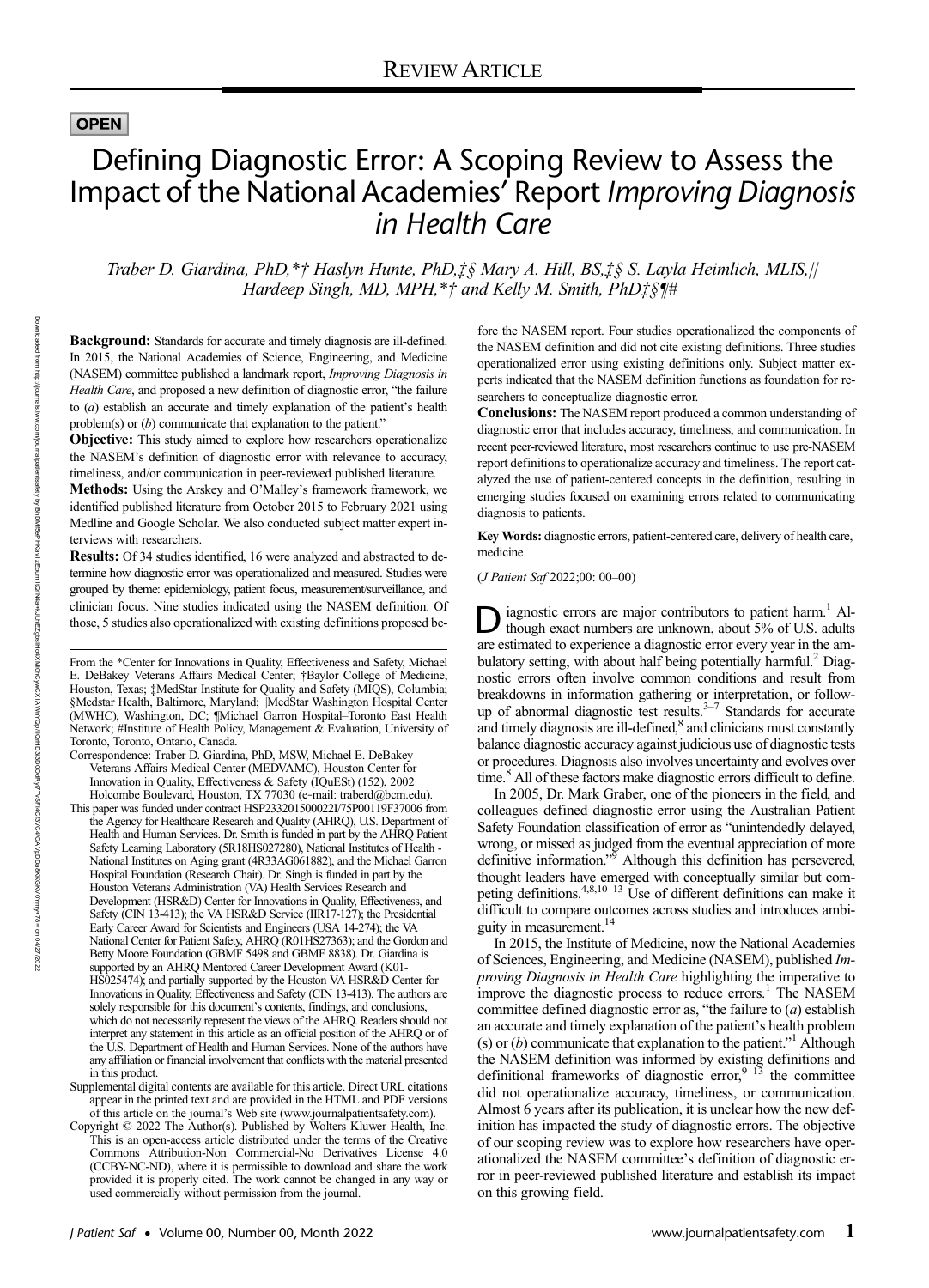## **METHODS**

## Design

We used Arksey and O'Malley's framework<sup>15</sup> for scoping reviews to explore how authors have operationalized the NASEM definition.<sup>16-19</sup> The framework recommends a comprehensive search strategy across several literature sources, including electronic databases, reference lists of relevant literature, hand-searching key journals, networks, and relevant organizations.<sup>15–17</sup> For the purpose of this study, we focused on peer-reviewed literature and consultation with subject matter experts (SMEs) in the field of diagnostic safety. The study received an exempt determination by the Single IRB for the project (MHRI: 00001338).

Research Question: "How are authors operationalizing the NASEM committee's definition of diagnostic error in published peer-reviewed diagnostic error research?"

## Electronic Literature Database Searching

A clinical library scientist codesigned the search strategy and supported electronic database searches. We performed the final search using Medline and Google Scholar around a broad list of terms for defining diagnostic errors (Appendix A, [http://links.](http://links.lww.com/JPS/A472) [lww.com/JPS/A472](http://links.lww.com/JPS/A472)). The strategy was tested against core readings in the field (Appendix B, [http://links.lww.com/JPS/A472\)](http://links.lww.com/JPS/A472). Medical subject heading terms from these articles were indexed and informed the final search strategy. The medical subject heading terms along with text word terms and phrases were then mapped to Google Scholar. The nonindexed portion of Medline was searched separately with a text-only variant of the search.

We modified the initial search strategy in Medline to eliminate literature on medical error, preventable harms, or patient safety issues unrelated to diagnostic error, and to remove subheadings under the Diagnostic Error subject heading that related to errors in laboratory results, such as false-positive and false-negative results (Appendix C, <http://links.lww.com/JPS/A472>). Database searches were limited to English and non-English language articles with abstracts in English, published between October 1, 2015, and November 1, 2020. This date range was informed by the NASEM report publication date.<sup>1</sup> An additional informal PubMed and Google Scholar (key terms: diagnostic error, diagnostic safety) search was conducted to capture any new published literature between November 2020 and February 2021. Finally, the library scientist conducted an initial deduplication process. This list of candidate articles was screened for inclusion.

## Selecting Studies

Our initial search yielded a large number of abstracts for screening (see PRISMA diagram, Fig. 1). Articles were screened for inclusion using an initial set of criteria tested by 3 investigators and refined to yield a final set of criteria outlined in Table 1. A team of abstractors experienced in scoping review methodology then applied the screening criteria to identify articles to undergo full-text screening and subsequent review.

## Data Abstraction

We designed a broad abstraction tool to collect descriptive characteristics such as general citation information (e.g., title, abstract, universal record locator, unique record identifier, resource type) to support the initial screen. Secondary screening required review of the full-text articles. Our team made an a priori decision that operationalization of the definition would require 2 things: (1) referencing of the NASEM report and (2) reference to the NASEM committee's definition of diagnostic error. Articles that did not

meet these criteria were excluded. The secondary and tertiary screening abstraction forms were designed to elicit information on if and where the NASEM definition was reported. Tertiary abstraction forms were designed to summarize if and how the definitions were operationalized for use and to assess article quality for literature undergoing full-text review. Consensus for consideration of each article was completed during a final team meeting.

#### SME Interviews

The first author (T.D.G.), a qualitative methodologist, conducted semistructured interviews with 9 SMEs selected based on scholarship (e.g., number of publications, national/international reputation) or diversity in research topic (e.g., clinical education, reporting, patient perspective, cognitive psychology). Subject matter experts were asked to discuss (1) perception of the definition, (2) experience operationalizing the definition, and (3) impact of the NASEM definition on research. Interviews lasted between 30 and 60 minutes, and SMEs were provided a \$150 stipend for their time.

Interviews were audio recorded and transcribed verbatim and coded using an inductive/deductive content analysis. The first author (T.D.G.) became familiar with all transcripts and created an initial codebook. Initial codes were created deductively based on the questions asked (e.g., opinion, impact on field, operationalizing). Inductive codes were open coded and added to the codebook as they emerged. Coding was discussed with the team, and any discrepancies were resolved through consensus.

## RESULTS

Initially, 1077 unique peer-reviewed articles were screened after exclusions and deduplication. Abstract screening yielded further exclusions including publication type  $(n = 536)$ , being published or accepted for publication before NASEM report publication ( $n = 51$ ), and for including nonhuman subjects ( $n = 109$ ). The most common publication type excluded was case study/case reports ( $n = 258$  [48.1%]) followed by commentary or editorials  $(n = 84 [15.7\%)$ . These exclusions were not mutually exclusive, resulting in 469 articles requiring full-text secondary screening. Of these, 241 articles cited the NASEM report and 53 mentioned the committee's definition for diagnostic error. Most articles referenced the NASEM definition in the introduction (61.5%), methods (15.4%), or discussion (19.2%). Upon full-text screening, additional articles were excluded based on publication type ( $n = 66$ ; e.g., narrative reviews, opinion, viewpoints, or editorials), research not focused on diagnostic error  $(n = 112)$ , or not referencing the NASEM definition ( $n = 29$ ). Full-text review of the remaining 34 articles that directly referenced the NASEM committee's definition was completed independently by 2 authors (T.D.G., K.M.S.). Upon full-text review, an additional 8 articles were excluded where the NASEM diagnostic error definition was included, but the concept of diagnostic error was not used or was not under evaluation in their study (e.g., diagnostic safety, uncertainty) and another 10 articles were excluded for publication type.

Sixteen studies were included in the final analysis and abstracted to determine how diagnostic error was operationalized (i.e., what is being measured; Table 2). Of those included, 13 were U.S. studies, 2 were in Japan, and 1 was in Germany. Nine studies<sup>20,23,24,26,29,30,22,33,35</sup> indicated using the NASEM definition, 5 of those<sup>20,23,24,30,32</sup> operationalized it using a definition proposed before the NASEM report (see Table 3 for list of definitions). Three studies<sup>21,31,34</sup> operationalized error using existing definitions, and 4 studies<sup>22,25,27,28</sup> operationalized components of the NASEM definition (i.e., accuracy, timeliness, communication) for the purpose of the study and did not cite existing definitions. To capture content focus, we grouped studies according to the area of focus for which the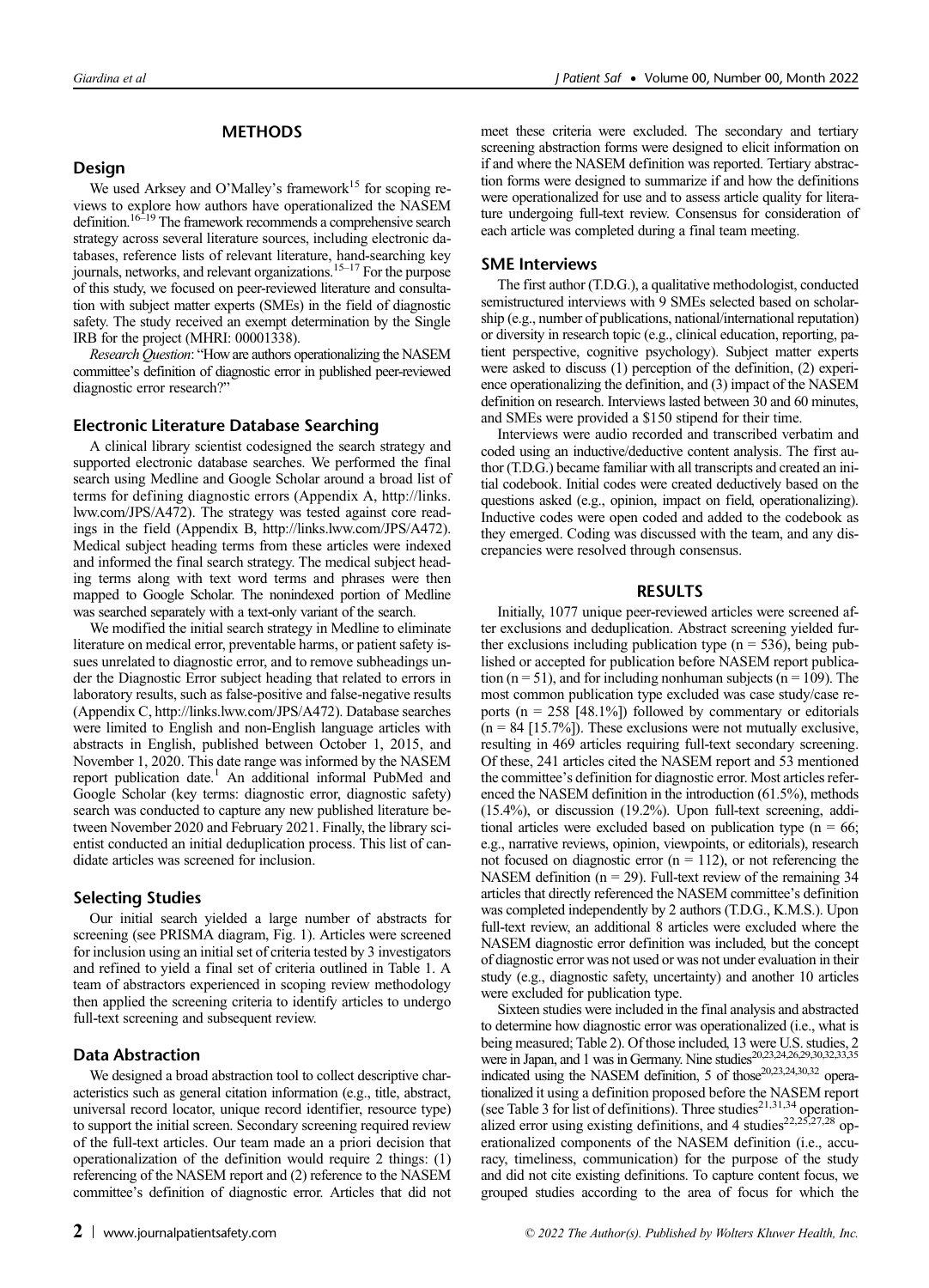

FIGURE 1. PRISMA flow diagram.

definition was used: epidemiology, patient perspectives, measurement/ surveillance, and clinician perspectives.

## Epidemiological Focus

Six studies focused on epidemiology—incidence, frequency, outcome, and contributory factors—and explored accuracy and timeliness concepts. Of the studies in this category, 3 used malpractice claims,  $20-22$  2 used retrospective data,  $23.24$  and 1 used root cause analysis reports.<sup>25</sup> Both Newman-Toker et al<sup>20</sup> and Lee et al<sup>23</sup> indicated using the NASEM definition of error. However, both studies operationalized error using a combination of pre-NASEM definitions—wrong and missed/delayed diagnoses.<sup>36</sup> Missed and delayed diagnoses were not considered distinct [concepts.10](https://concepts.10) Watari et al,<sup>21</sup> looking at clinical outcomes, operationalized errors using the concept of delayed, wrong, missed diagnosis by Graber et al. $9$  Gupta et al<sup>22</sup> operationalized diagnostic error by selecting from existing categories of malpractice claims: failure to diagnose, delay in diagnoses, wrong diagnosis, and other—consistent with the definition used by Graber et al.<sup>9</sup> Rinke et al<sup>24</sup> examined the frequency of missed elevated blood pressure (BP), abnormal laboratory values, and adolescent depression in primary care pediatrics using the NASEM definition. They operationalized the definition through use of children/adolescent clinical guidelines for diagnosing high BP and by evaluating follow-up of abnormal test results. For depression, Rinke et al<sup>24</sup> used the Singh<sup>11</sup> missed opportunity definition (e.g., missed opportunity in making a correct or timely diagnosis) that implied that an evaluation for a diagnosis of adolescent depression was not pursued. Finally, Dadlez et al,<sup>25</sup> looking at diagnostic process errors (i.e., failure points and contributing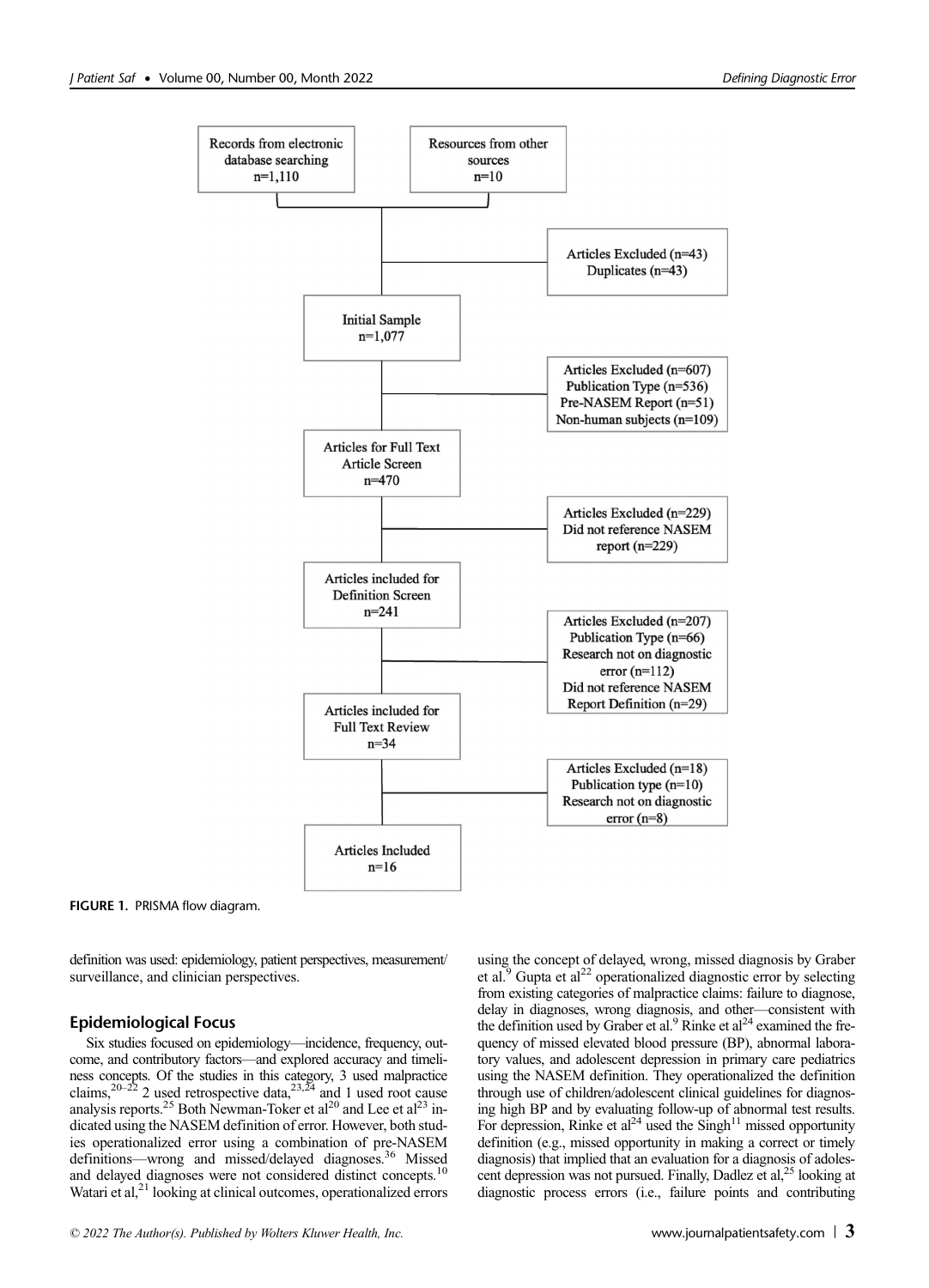| <b>TABLE 1.</b> Systematic Review Inclusion and Exclusion Criteria |  |  |  |  |  |
|--------------------------------------------------------------------|--|--|--|--|--|
|--------------------------------------------------------------------|--|--|--|--|--|

| <b>Inclusion Criteria</b>                                                                                                                                                                                                                                                                                                     | <b>Exclusion Criteria</b>                                                                                                                                                                                                                                                                                                                                                                                                                                                                                                                                                                                                                                                                                                                                                                                            |  |
|-------------------------------------------------------------------------------------------------------------------------------------------------------------------------------------------------------------------------------------------------------------------------------------------------------------------------------|----------------------------------------------------------------------------------------------------------------------------------------------------------------------------------------------------------------------------------------------------------------------------------------------------------------------------------------------------------------------------------------------------------------------------------------------------------------------------------------------------------------------------------------------------------------------------------------------------------------------------------------------------------------------------------------------------------------------------------------------------------------------------------------------------------------------|--|
| • Formal research study related to diagnostic error<br>• Study references the 2015 NASEM report<br>• 2015 NASEM committee definition for diagnostic error<br>• Study using mixed methods, quantitative or qualitative<br>methods, including formal review methods (e.g., systematic<br>review, scoping review, meta-analysis) | • Non-English language articles<br>• Studies not conducted on humans<br>• Articles without descriptions of methods used<br>• Articles that focus on patient safety without addressing diagnostic error<br>• Articles that focus on diagnostic safety but not specifically the concept<br>of diagnostic error (e.g., diagnostic accuracy, uncertainty)<br>• Opinion, editorials, perspectives, or viewpoints<br>• Case studies, case series, or case reports<br>• Books, book chapters, news articles<br>• Conference articles or abstracts<br>• Methods-only articles<br>• Articles that focus on a specific disease with limited potential for<br>generalizability to other diagnoses<br>• Narrative review articles<br>• Articles accepted for publication pre-2016<br>• Studies initiated before the NASEM report |  |

factors), evaluated missed diagnosis of adolescent depression, missed elevated BP, and missed actionable laboratory values in the pediatric ambulatory setting. None of the studies in this category focused on the concept of communication to patient.

## Patient Focus

Five studies explored patient reports of diagnostic errors. Aoki and Watanuki,<sup>27</sup> and Bontempo and Mikesell<sup>28</sup> asked patients specifically about their error experiences related to accuracy. Aoki and Watanuki<sup>27</sup> asked primary care patients whether a doctor had made a wrong diagnosis or misdiagnosis. Bontempo and Mikesell<sup>28</sup> focused on diagnosis of endometriosis, asking patients whether their endometriosis had ever been misdiagnosed by another physician and calculated diagnostic delay. Only Sacco et al<sup>26</sup> operationalized each component of the NASEM definition from the patient perspective: (1) accuracy, wrong explanation for a health care problem; (2) communication, confusion about the explanation of the health care problem; and (3) timeliness, it took too long to receive an explanation for a health care problem. The remaining 2 studies (Giardina et al<sup>29,30</sup>) analyzed existing data sets of patient reports of adverse events and patient complaints, respectively. Giardina et al<sup>29</sup> conducted a secondary data analysis of a subset of patient-reported errors and analyzed open-ended narratives using the NASEM definition for inclusion without further operationalization of accuracy, timeliness, and communication. Giardina et al<sup>30</sup> analyzed a subset of patient complaint categories and used the NASEM definition to identify complaints "concerning" for diagnostic error—operationalized as any language about a diagnosis, mention of a potential patient safety issue, and/or any clinician behaviors related to communication. These cases were further reviewed using the  $Singh$ <sup>11</sup> missed opportunity definition to determine the presence/absence of diagnostic error using the lens of both accuracy and timeliness.

## Measurement/Surveillance Focus

Three studies focused on measurement and surveillance of diagnostic errors. The prospective observational study by Soleimani et al,<sup>31</sup> focused on accuracy and timeliness, used medical record review that applied diagnostic criteria (e.g., a new diagnostic label within 24 hours after rapid response team and whether any features, indicative of that diagnosis, were present for greater than 6 hours before the first documentation of that new diagnosis). Where there was disagreement, a second review was conducted using the taxonomy delineating stages in the diagnostic process

used in the study by Schiff et al<sup>12</sup>: history, physical exam, testing, assessment, referral/consultation, and follow-up. Jayaprakash et al, also using a retrospective medical record review of patients who experienced a rapid response team call, used the NASEM report to operationalize error into 2 parts called diagnostic fidelity diagnostic error and diagnostic delay—to capture accuracy and timeliness. Diagnostic error was defined as failure to establish an accurate diagnosis or failure to communicate the diagnosis in medical records, and diagnostic delay was the failure to establish a timely explanation of the patient's health problem and communicate it in the medical records. Perry et  $al<sup>33</sup>$  conducted a quality improvement project to implement a methodology to identify and measure diagnostic error using the concepts of accuracy and communication across a single pediatric academic center using medical record review. The authors determined the presence of an error when there was a deviation from generally accepted performance standards, if the diagnosis could have reasonably been made based on available information at the time of presentation, and if any diagnostic uncertainty was discussed with the patient or family.

#### Clinician Focus

Two surveys on clinicians' perceptions of diagnostic errors were identified. Matulis et al $^{35}$  conducted a survey of perceptions of outpatient internal medicine clinicians and included the NASEM definition on the survey itself, presumably including accuracy, timeliness, and communication. The primary care physicians' survey by Donner-Banzhoff et al's <sup>34</sup> operationalized error as cases where the original diagnosis later turned out to be wrong (e.g., a case in which an undesirable diagnostic outcome had occurred as defined by Olson et  $al<sup>37</sup>$ ) and treatment was delayed.

## SME Interviews

Qualitative analysis of the SME interviews revealed an agreement that the NASEM definition resulted in a fundamental shift in diagnostic safety to prioritize patient and family perspectives. "There is no diagnostic error work without it being patient centered…the whole point of diagnostic error work is to improve the care of patients." (Participant [P] 1004). However, not all SMEs agreed that lack of communication to the patient should be considered a diagnostic error. Some suggested that it may alternately be an indicator of diagnostic safety. "I do think it's an important part of the diagnostic process. I think it's part of diagnostic quality, but I don't see it…as part of the definition." (P1001).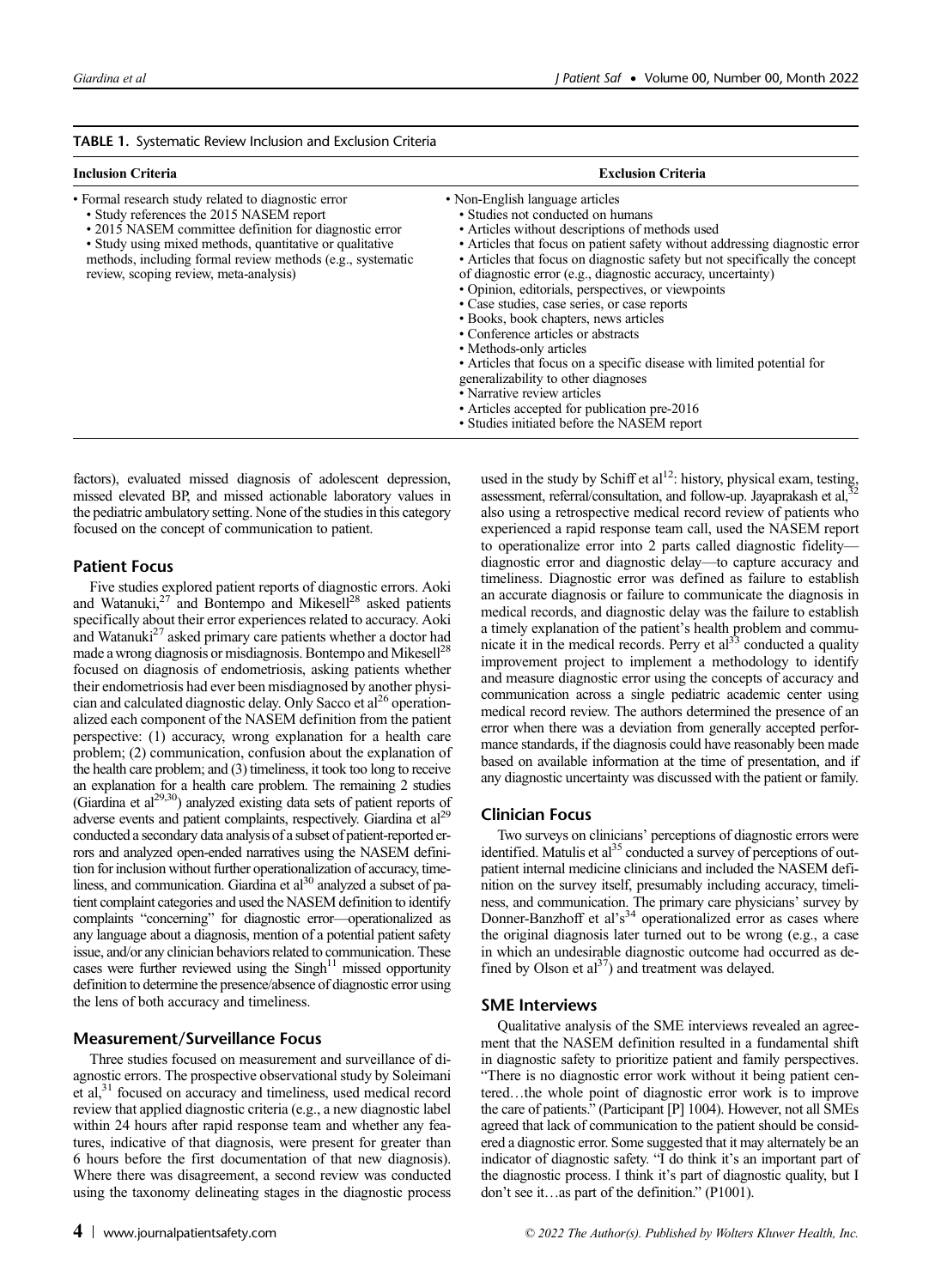## TABLE 2. Articles Included in the Final Analysis With Corresponding Definition of Diagnostic Error Used

| <b>Articles</b>                        | Country                 | <b>Operationalized Diagnostic Error</b>                                                                                                                                                                                                                                                                                                                                                                                                                                                                                                                                                                                                                                           | <b>Type of Study</b>                                          | <b>NASEM Key</b><br><b>Concepts</b>    |
|----------------------------------------|-------------------------|-----------------------------------------------------------------------------------------------------------------------------------------------------------------------------------------------------------------------------------------------------------------------------------------------------------------------------------------------------------------------------------------------------------------------------------------------------------------------------------------------------------------------------------------------------------------------------------------------------------------------------------------------------------------------------------|---------------------------------------------------------------|----------------------------------------|
| Newman-Toker<br>et $al^{20}$           | United<br><b>States</b> | The authors used the NASEM definition and misdiagnosis-<br>related harm (e.g., the delay or failure to treat a condition<br>actually present, when the working diagnosis was wrong<br>or unknown [delayed or missed diagnosis], or from<br>treatment provided for a condition not actually present<br>[wrong diagnosis]).                                                                                                                                                                                                                                                                                                                                                         | Malpractice claims                                            | Timeliness, accuracy                   |
| Watari et al <sup>21</sup>             | Japan                   | To minimize bias during the review, the authors selected the<br>widely used definitions of a diagnostic error: "delay in<br>diagnosis," "misdiagnosis," and "wrong diagnosis."<br>Judgments were deemed final if made by the Supreme<br>Court, high courts, or local district courts.                                                                                                                                                                                                                                                                                                                                                                                             | Malpractice claims                                            | Timeliness, accuracy                   |
| Gupta et al <sup>22</sup>              | United<br><b>States</b> | Failure to diagnose, delay in diagnoses, wrong diagnosis,<br>and other                                                                                                                                                                                                                                                                                                                                                                                                                                                                                                                                                                                                            | Malpractice claims                                            | Timeliness, accuracy                   |
| Lee et $al23$                          | Japan                   | Diagnosis that is "missed, wrong, or delayed as detected by<br>some subsequent definitive test or finding." Did not<br>distinguish "missed" from "delayed" diagnoses                                                                                                                                                                                                                                                                                                                                                                                                                                                                                                              | Retrospective medical<br>record review                        | Timeliness, accuracy                   |
| Rinke et al <sup>24</sup>              | United<br><b>States</b> | The authors separated the concept of diagnostic error and<br>MOD. For diagnostic errors, the authors used the NASEM<br>definition and operationalized using clinical guidelines<br>(e.g., children/adolescent BP levels). MOD was adapted<br>from previous work and defined to occur when evaluation<br>for a diagnosis was not pursued despite a clear need to do<br>so. The diagnostic concepts chosen involved failures at<br>different stages of the diagnostic process: evaluation of<br>symptoms (adolescent depression), evaluation of signs<br>(elevated BP), and follow-up of diagnostic tests<br>(abnormal laboratory values).                                          | Retrospective medical<br>record review                        | Timeliness, accuracy                   |
| Dadlez et al <sup>25</sup>             | United<br><b>States</b> | Failure to document or exclude concerns for depression<br>during a health supervision visit in patients 11 years or<br>older. Missed elevated BP occurred when a provider failed<br>to document an appropriate action for a patient with an<br>elevated BP. Missed or delayed response to abnormal<br>laboratory values was limited to patients with specific<br>abnormal results that are often received by pediatric<br>practices but can cause harm if missed.                                                                                                                                                                                                                 | "Mini-root cause analysis"                                    | Timeliness, accuracy                   |
| Sacco et al <sup>26</sup>              | United<br><b>States</b> | Accuracy: "In the past 5 years, has your provider given you<br>the wrong explanation for your health care problem(s)?"<br>Communication: "In the past 5 years, have you left the<br>hospital, the emergency department, or your provider's<br>office confused about the explanation of your health care<br>$problem(s)$ ?" Timeliness: "In the past 5 years, has it taken<br>too long to receive an explanation for your health care<br>$problem(s)$ ?"                                                                                                                                                                                                                           | Patient reports of<br>diagnostic error                        | Timeliness, accuracy,<br>communication |
| Aoki and<br>Watanuki <sup>27</sup>     | Japan                   | Patient-reported diagnostic errors were identified based on<br>response to the question "In the past 10 years, has a doctor<br>made a wrong diagnosis or misdiagnosed you?"<br>Participants were asked to answer on a binary scale.                                                                                                                                                                                                                                                                                                                                                                                                                                               | Patient reports of<br>diagnostic error                        | Accuracy                               |
| Bontempo and<br>Mikeself <sup>28</sup> | United<br><b>States</b> | Patient-reported misdiagnosis of a mental and/or other<br>physical health problem was measured using 2 single-item<br>questions: "Has a physician ever misdiagnosed your<br>endometriosis as a <i>physical</i> health problem (before you<br>were diagnosed with endometriosis)?" and "Has a<br>physician ever misdiagnosed your endometriosis as a<br>mental health problem (before you were diagnosed with<br>endometriosis)?" to which participants could respond<br>with either "yes" or "no." Diagnostic delay was measured<br>by subtracting the number of years ago patients reported<br>their diagnosis was received from the number of years ago<br>since symptom onset. | Patient survey reporting<br>diagnostic error                  | Timeliness, accuracy                   |
| Giardina et al <sup>29</sup>           | United<br><b>States</b> | NASEM definition was used to identify diagnostic error<br>narratives. The authors did not operationalize.                                                                                                                                                                                                                                                                                                                                                                                                                                                                                                                                                                         | Secondary analysis of<br>patient reports of adverse<br>events | Timeliness, accuracy,<br>communication |

(Continued next page)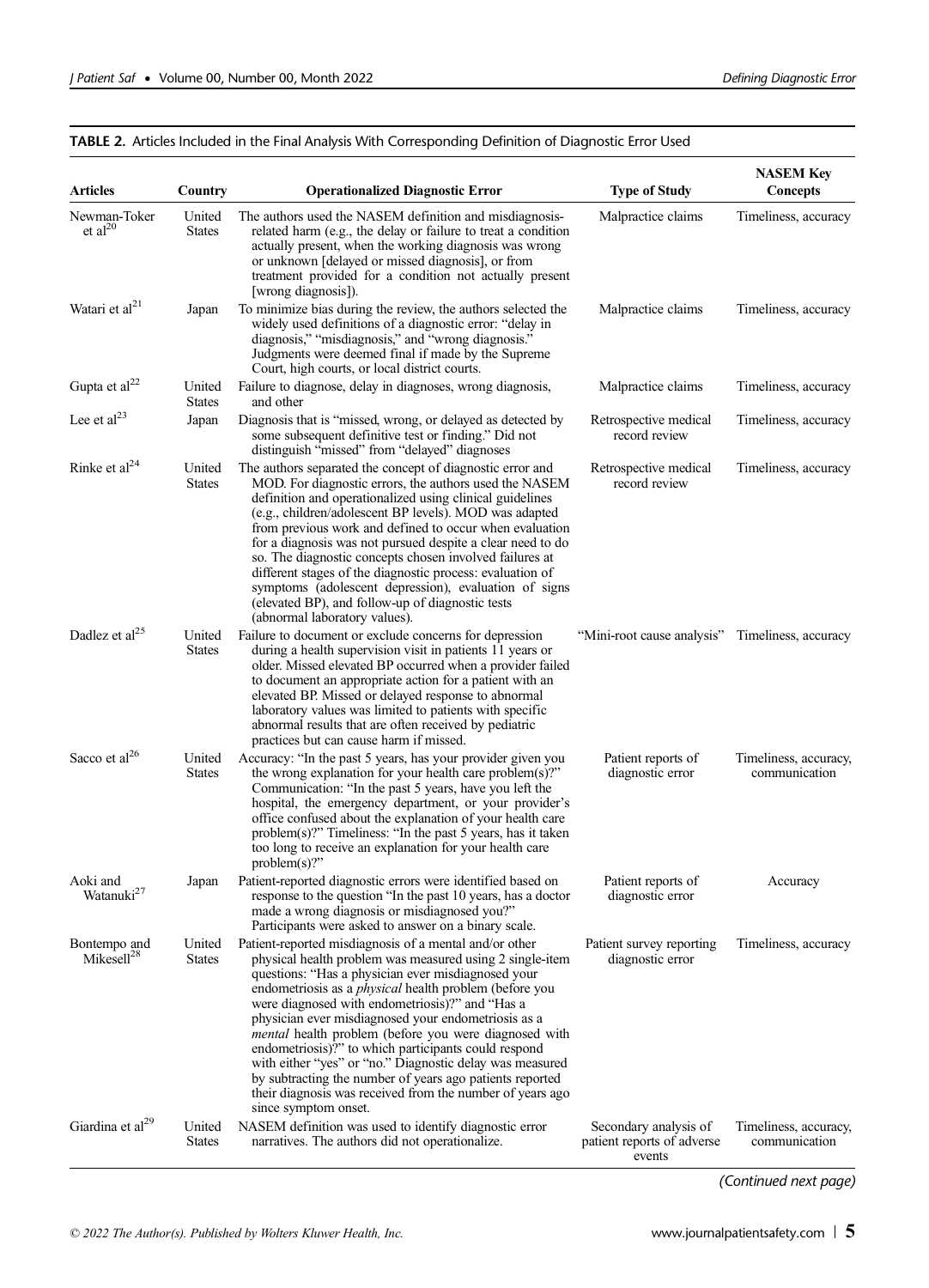## TABLE 2. (Continued)

| <b>Articles</b>                      | Country                 | <b>Operationalized Diagnostic Error</b>                                                                                                                                                                                                                                                                                                                                                                                                                                                                                                                                                                                                                                  | <b>Type of Study</b>                    | <b>NASEM Key</b><br><b>Concepts</b>    |
|--------------------------------------|-------------------------|--------------------------------------------------------------------------------------------------------------------------------------------------------------------------------------------------------------------------------------------------------------------------------------------------------------------------------------------------------------------------------------------------------------------------------------------------------------------------------------------------------------------------------------------------------------------------------------------------------------------------------------------------------------------------|-----------------------------------------|----------------------------------------|
| Giardina et al <sup>30</sup>         | United<br><b>States</b> | Used the NASEM definition to identity potential diagnostic<br>errors. Cases were included as "concerning" if summary<br>statements included one or more of the following: $(a)$ any<br>language about a diagnosis, $(b)$ any mention of a potential<br>patient safety issue, and $(c)$ any clinician behaviors related<br>to communication. To confirm the presence of diagnostic<br>error, defined as a missed opportunity in making a correct<br>or timely diagnosis.                                                                                                                                                                                                  | Patient complaints                      | Timeliness, accuracy                   |
| Soleimani et $al31$                  | United<br><b>States</b> | Initial diagnostic criteria: new diagnostic label within 24 h<br>after rapid response team. Time: features >6 h before initial<br>presentation of new diagnosis. In cases of disagreement<br>about diagnostic error, a secondary EHR chart review<br>strategy was applied using Schiff taxonomy. <sup>12</sup>                                                                                                                                                                                                                                                                                                                                                           | Medical record review                   | Timeliness, accuracy                   |
| Jayaprakash<br>$et al^{32}$          | United<br><b>States</b> | Diagnostic error is defined as a failure to establish an accurate<br>diagnosis or failure to communicate the diagnosis in<br>medical records.                                                                                                                                                                                                                                                                                                                                                                                                                                                                                                                            | Retrospective medical<br>record review  | Timeliness, accuracy                   |
|                                      |                         | Diagnostic delay is the failure to establish a timely<br>explanation of the patient's health problem and<br>communicate it in the medical records. However, the<br>authors' operationalized the definition using Schiff<br>taxonomy.                                                                                                                                                                                                                                                                                                                                                                                                                                     |                                         |                                        |
| Perry et al <sup>33</sup>            | United<br><b>States</b> | Operationalized: Given inherent ambiguity in defining<br>specific measures for "accurate" and "timely," the QI team<br>focused on determining if the error was related to deviation<br>from generally accepted local or national performance<br>standards, if the diagnosis could have reasonably been<br>made based on available information at the time of<br>presentation, and if any diagnostic uncertainty was<br>discussed with the patient or family. Review of the medical<br>encounter documentation, including the provider's medical<br>decision making and patient's discharge instructions,<br>helped determine communication of an uncertain<br>diagnosis. | Retrospective medical<br>record review  | Accuracy,<br>communication             |
| Donner-Banzhoff Germany<br>et $al34$ |                         | The authors defined diagnostic error as the originally<br>assumed diagnosis later turned out to be wrong (i.e., in<br>which an undesirable diagnostic outcome had occurred).                                                                                                                                                                                                                                                                                                                                                                                                                                                                                             | Clinician survey on<br>diagnostic error | Accuracy                               |
| Matulis et al <sup>35</sup>          | United<br><b>States</b> | The authors did not operationalize. Full NASEM definition<br>was included on the survey for the respondent to refer to.                                                                                                                                                                                                                                                                                                                                                                                                                                                                                                                                                  | Clinician survey on<br>diagnostic error | Timeliness, accuracy,<br>communication |

Overall SMEs indicated that the NASEM definition functions as a baseline for researchers to conceptualize diagnostic error. Furthermore, the publication of the NASEM definition legitimized and has drawn attention to diagnostic error as a distinct issue within the larger context of patient safety. The act of citing the report may highlight agreement across researchers about the relevance of this change and its impact on the field. "Now…we use the National Academy of Medicine definition and then people leave us alone. So, in that sense for researchers around the definition, for those of us who like the definition and use it, that's a change. I don't know that it's a substantive change from the field standpoint, but it's an important change…that facilitates a certain amount of cohesion, which I think was the intent of the definition." (P1008). There was no consensus on operationalizing the definition among SMEs. Most acknowledged that researchers cite NASEM but continue to use their preferred definition. "I would say I actually have a much harder time operationalizing that definition into some of the work that I have done." (P1005). Although most of the SMEs expressed positive views of the definition, there was some frustration conveyed about ambiguity of concepts, especially timeliness

and communication, which may limit the ability to compare outcomes across studies.

## DISCUSSION

This scoping review yielded several important findings to advance research related to measurement and reduction of diagnostic error. First, although many of the research articles we reviewed referenced the NASEM report as an anchor for their work, we only identified 16 studies that focused on diagnostic error and that both cited the NASEM report and included the NASEM definition in the text of the article. Second, the NASEM report has significantly influenced patient-centeredness concepts in discussions of diagnostic error definitions. Much of this progress has been from the inclusion of the patient perspective and the concept of communication to the patient within the definition. Third, many researchers reference the NASEM report and definition, yet continue to use pre-NASEM or thought leaders' definitions to operationalize accuracy (misdiagnosis, wrong diagnosis) and timeliness (missed/ delayed diagnosis); few address communication at all. This is likely because these definitions more applicable to their research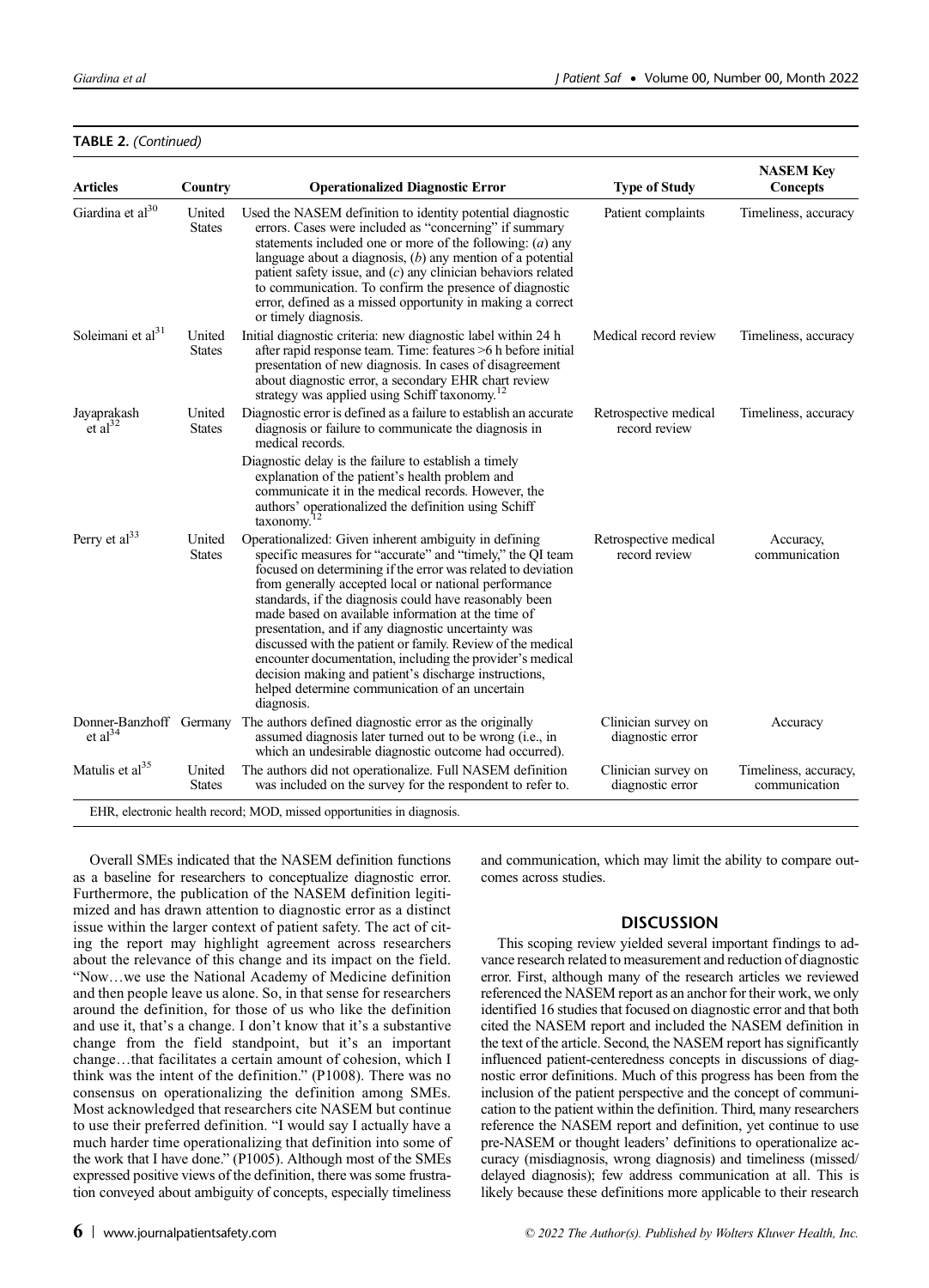## TABLE 3. List of Definitions of Diagnostic Error Most Commonly Cited

| <b>Authors</b>                 | <b>Definition</b>                                                                                                                                                                                                                                                                                                                                                                                                                                                                                                                                                                                                                                                                                                                                                                                                                                                                                                                                                                                                                                                                                                                                                                                                                       |
|--------------------------------|-----------------------------------------------------------------------------------------------------------------------------------------------------------------------------------------------------------------------------------------------------------------------------------------------------------------------------------------------------------------------------------------------------------------------------------------------------------------------------------------------------------------------------------------------------------------------------------------------------------------------------------------------------------------------------------------------------------------------------------------------------------------------------------------------------------------------------------------------------------------------------------------------------------------------------------------------------------------------------------------------------------------------------------------------------------------------------------------------------------------------------------------------------------------------------------------------------------------------------------------|
| Graber <sup>36</sup>           | A simple working definition of diagnostic error is those diagnoses that are missed, wrong, or delayed, as detected by some<br>subsequent definitive test or finding. The origins of these errors can be classified by considering the provider-specific<br>elements, the system-related contributions, and "no fault" elements reflecting diseases that present atypically or involve<br>excessive patient noncompliance.                                                                                                                                                                                                                                                                                                                                                                                                                                                                                                                                                                                                                                                                                                                                                                                                               |
| Graber et al <sup>9</sup>      | Diagnostic error is operationally defined as a diagnosis that was unintentionally delayed (sufficient information was available<br>earlier), wrong (a different diagnosis was made before the correct one), or missed (no diagnosis was ever made), as judged<br>from the eventual appreciation of more definitive information.                                                                                                                                                                                                                                                                                                                                                                                                                                                                                                                                                                                                                                                                                                                                                                                                                                                                                                         |
| Newman-<br>Toker <sup>10</sup> | The author distinguishes between diagnostic process failures and diagnostic labeling failures. Diagnostic process failures are<br>problems in the diagnostic workup. Diagnosis label failures are an incorrect diagnosis or no attempt at a diagnosis.<br>Preventable diagnostic error is the overlap between diagnostic process failures and diagnostic label failures. Unavoidable<br>misdiagnosis is a diagnostic labeling failure without a diagnostic process failure.                                                                                                                                                                                                                                                                                                                                                                                                                                                                                                                                                                                                                                                                                                                                                             |
| $Singh^{11}$                   | Identified 3 criteria for defining diagnostic errors:<br>1. Case analysis reveals evidence of a missed opportunity to make a correct or timely diagnosis. The concept of a missed<br>opportunity implies that something different could have been done to make the correct diagnosis earlier. The missed<br>opportunity may result from cognitive and/or system factors or may be attributable to more blatant factors, such as lapses<br>in accountability or clear evidence of liability or negligence.<br>2. Missed opportunity is framed within the context of an "evolving" diagnostic process. The determination of error depends<br>on the temporal or sequential context of events. Evidence of omission (failure to do the right thing) or commission (doing<br>something wrong) exists at the particular point in time at which the "error" occurred.<br>3. The opportunity could be missed by the provider, care team, system, and/or patient. A preventable error or delay in<br>diagnosis may occur because of factors outside the clinician's immediate control or when a clinician's performance is not<br>contributory. This criterion suggests a system-centric versus physician-centric approach to diagnostic error. |
| Schiff et al <sup>12</sup>     | Delayed, missed, or misdiagnosis is [that can be related *] to errors in the diagnostic process. These include any failure in timely<br>access to care; elicitation or interpretation of symptoms, signs, or laboratory results; formulation and weighing of differential<br>diagnosis; and timely follow-up and specialty referral or evaluation.                                                                                                                                                                                                                                                                                                                                                                                                                                                                                                                                                                                                                                                                                                                                                                                                                                                                                      |
| Olson et $al37$                | The authors define undesirable diagnostic events as specific, measurable, and actionable clinical situations likely to denote the<br>presence of diagnostic error.                                                                                                                                                                                                                                                                                                                                                                                                                                                                                                                                                                                                                                                                                                                                                                                                                                                                                                                                                                                                                                                                      |
| NASEM <sup>1</sup>             | The failure to $(a)$ establish an accurate and timely explanation of the patient's health problem(s) or $(b)$ communicate that<br>explanation to the patient.                                                                                                                                                                                                                                                                                                                                                                                                                                                                                                                                                                                                                                                                                                                                                                                                                                                                                                                                                                                                                                                                           |

context or the disease under study and the concept of communication of a diagnosisto a patient was not necessarily considered a diagnostic error before the NASEM report publication.

The review identifies a small but growing body of literature focused on inclusion of patients' perspectives. Although only 1 article operationalized all 3 components of the NASEM def $initial$ , the increasing focus on patients' experiences reflects the SMEs' consensus that the NASEM report legitimized the patient's role in the diagnostic process. However, SMEs did not all agree that failure to communicate a diagnosis to a patient should be considered an error. That ambivalence is also reflected in the literature. For example, we did not find concepts related to communication of a diagnosis to patients well established in our review, and only  $1$  study<sup>26</sup> specifically attempted to measure diagnostic communication (e.g., confusion about the explanation of the health care problem). Patientphysician communication has been well studied,<sup>38</sup> including how communication contributes to pitfalls in the diagnostic process.28,29,39 Although concepts related to communication of a diagnosis to the patient comparatively have not been as well studied or operationalized, there is a growing body of literature related to timely communication of abnormal test results. For instance, a large number of studies have identified lack of timely communication of abnormal test results to patients and provided specific metrics with which to measure and improve the process. $40-48$ Additional work is needed to study how factors related to information, timing, method, and behaviors play an integral role in communication in the context of the diagnostic process.<sup>28,29</sup> An increased emphasis on patient-partnered or patient-oriented diagnostic research and the application of interdisciplinary research from fields outside of medicine can provide knowledge on how to measure and improve diagnostic communication.

Given that the components of accuracy (e.g., missed, wrong, misdiagnosis) and timeliness (e.g., delayed diagnosis) were often cited and debated pre-NASEM definition (as early as 2005), it is not surprising that these concepts were addressed most often in our review ( $n = 16$  and  $n = 13$ , respectively). Researchers may be more comfortable focusing on these more well-established components and tend to select pragmatic definitions that have been applied in prior work. Use of such existing definitions may allow for greater generalizability of results and easier comparisons between studies, particularly in a field where science is nascent. Another area ripe for exploration is how definitions can account for concepts related to both diagnostic processes<sup>49</sup> such as missed opportunities<sup>11</sup> and outcomes such as clinical endpoints (e.g., harm, morbidity, and mortality<sup>50</sup>), given that diagnosis is an intermediate outcome. This will enable better generalization of results and comparison across studies, and advance the field of diagnostic safety. Although the NASEM report highlighted the role of patients in the diagnostic process, our review shows that more paradigm shifting results are still awaited.

More than one-third of the studies  $(n = 6)$  operationalized diagnostic error, whether the authors indicated using the NASEM definition or not, in ways that were specific to their research questions rather than using an existing operationalized definition (Table 3). Because some of these studies included citations from leaders in the field, it is less likely to be an issue of awareness of existing definitions but an issue of fit. Uncertainty is ubiquitous in diagnosis, and definitional concepts related to timeliness and accuracy may also vary by conditions being studied. Presumably, the NASEM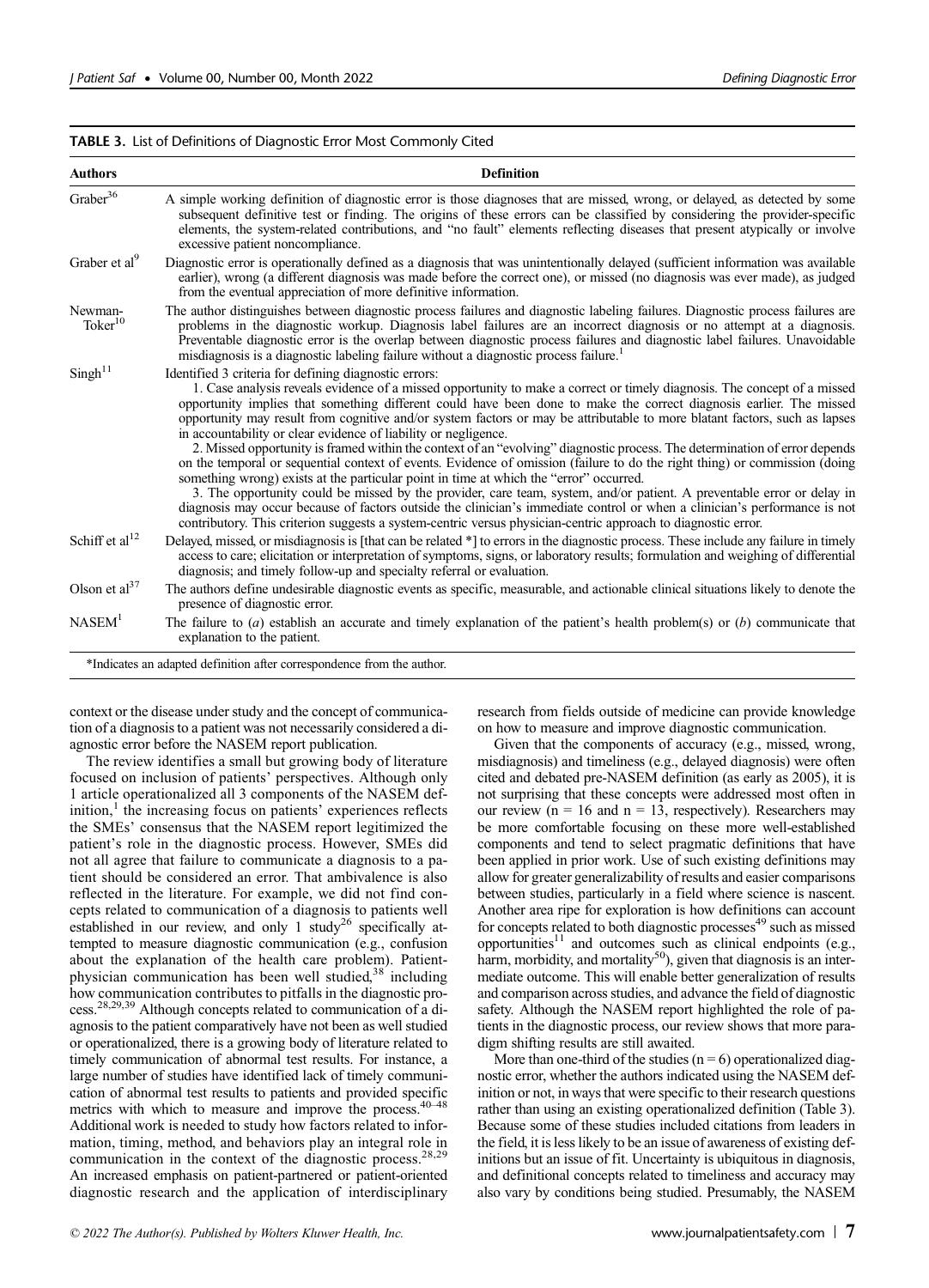definition is intentionally broad, allowing researchers more flexibility within the core components to be creative and thoughtful about how errors are identified and measured—especially considering the significance placed on patients' experiences. Given the inherent difficulty in creating an absolute definition to identify error, perhaps the field may need to acknowledge and encourage diversity and innovation in safety measurement aslong asthe goal is to reduce patient harm.<sup>14</sup> The publication of *Improving Diagnosis* in Health Care consolidated existing diagnostic error knowledge and, in doing so, has articulated the importance of accuracy, timeliness, and communication. These concepts were chosen based on pioneering research published between 2005 and 2015, providing a foundation upon which future researchers can build their work. This approach should accelerate research and enhance generalizability of research findings.

Of the 240 articles that underwent full-text screening, we identified 29 articles that referenced the NASEM report and focused on diagnostic error, but that did not include or use the NASEM definition. Although these articles fell outside the scope of our research question, this may be indicative of the difficulty in operationalizing the NASEM definition. It may also be in line with our SME's suggestion that researchers cite the report to legitimize the study of diagnostic safety. Perhaps citing the report implies agreement with the definition—especially because much of the literature used the pre-NASEM definitional concepts (e.g., wrong, missed/delayed) that were foundational for the report. In the articles that did include the NASEM definition  $(n = 52)$ , most mentions occurred in the introduction or discussion sections of the paper suggesting that, although authors believed the definition to be important and relevant, few directly attempted to operationalize the definition or even apply it to their own research.

The institutional authority of NASEM has provided credibility to the diagnostic safety movement, and diagnostic errors have rap-<br> $\frac{51}{2}$ idly emerged as a leading patient safety issue in the United States.<sup>5</sup> While acknowledging the disagreement among thought leaders, NASEM has effectively produced a common understanding of diagnostic error—accuracy, timeliness, and communication. In our interviews, SMEs acknowledged this and suggested that citation of the NASEM report provides credibility and helps to move toward consensus. Subject matter experts also indicated that, despite any remaining disagreements about measurement of the concepts, the definition unified the field. Even when researchers do not specifically operationalize the NASEM definition and/or cite the report while using previous definitions, the work often falls within the core concepts of the NASEM definition. Application of definitional concepts may also vary by the context or disease orsetting in which the specific study is being undertaken. For example, timeliness of diagnosis in cancer would be operationalized differently from that in appendicitis. Thus, additional work can help inform a set of common approaches for operationalizing each component within the NASEM definition.

Our review has several limitations. Although we attempted to conduct an exhaustive search of the diagnostic error literature, it is possible that some studies were not included. We attempted to address this by conducting a broad search in multiple databases by a librarian scientist as well as including purposive hand searching of reference lists, table of contents of domain-specific journals, and key author searches. In addition, it is possible that some of the studies were conceptualized and designed before the report publication. We attempted to address this by excluding articles accepted before NASEM report publication or that indicated within the methods section that the study was initiated before the NASEM report. We cannot fully eliminate bias in our analysis because our team itself is made up of diagnostic safety researchers. Methodological limitations may also exist because only English language studies were included. Finally,

our study did not address other important conceptual issues such as process versus outcome aspect of diagnosis and validity and usefulness of the various components of the NASEM definition.<sup>10,11,49</sup>

## **CONCLUSIONS**

We found that, in the 6 years since the publication of the NASEM committee's report, Improving Diagnosis in Healthcare, many studies mention the NASEM committee's definition of diagnostic error, whereas few studies actually operationalize the definition. Most authors focused on accuracy and timeliness, with only 3 studies exploring communication to the patient. Future efforts should bring together established experts and emerging scientists in the field of diagnostic safety to formulate a set of common approaches for operationalizing each component within the NASEM report definition in various contexts. In line with the patient-centered focus of the NASEM report, patients and families should also take a lead role in defining the construct of "communication to the patient."

#### **REFERENCES**

- 1. National Academy of Medicine. Improving Diagnosis in Health Care. Balogh EP, Miller BT, Ball JR, eds. Washington, DC: National Academies Press; 2015. doi:10.17226/21794.
- 2. Singh H, Meyer AND, Thomas EJ. The frequency of diagnostic errors in outpatient care: estimations from three large observational studies involving US adult populations. BMJ Qual Saf. 2014;23:727–731.
- 3. Medford-Davis L, Park E, Shlamovitz G, et al. Diagnostic errors related to acute abdominal pain in the emergency department. Emerg Med J. 2016; 33:253–259.
- 4. Singh H, Giardina TD, Meyer AND, et al. Types and origins of diagnostic errors in primary care settings. JAMA Intern Med. 2013;173:418–425.
- 5. Singh H, Thomas EJ, Mani S, et al. Timely follow-up of abnormal diagnostic imaging test results in an outpatient setting: are electronic medical records achieving their potential? Arch Intern Med. 2010;169: 1578–1586.
- 6. Singh H, Thomas EJ, Sittig DF, et al. Notification of abnormal lab test results in an electronic medical record: do any safety concerns remain? Am J Med. 2010;123:238–244.
- 7. Graber M. Diagnostic Error in Medicine. Arch Intern Med. 2005;165: 1493–1499.
- 8. Zwaan L, Singh H. The challenges in defining and measuring diagnostic error. Diagnosis (Berl). 2015;2:97–103.
- 9. Graber ML, Franklin N, Gordon R. Diagnostic error in internal medicine. Arch Intern Med. 2005;165:1493.
- 10. Newman-Toker DE. A unified conceptual model for diagnostic errors: underdiagnosis, overdiagnosis, and misdiagnosis. Diagnosis (Berl). 2014; 1:43–48.
- 11. Singh H. Editorial: helping health care organizations to define diagnostic errors as missed opportunities in diagnosis. Jt Comm J Qual Patient Saf. 2014;40:99–101.
- 12. Schiff GD, Kim S, Abrams R, et al. Diagnosing diagnosis errors: lessons from a multi-institutional collaborative project. In: Henriksen K, Battles JB, Marks ES, et al, eds. Advances in Patient Safety: From Research to Implementation. Vol 2: Concepts and Methodology. Rockville, MD: Agency for Healthcare Research and Quality; 2005:255–278. Available at: <https://apps.dtic.mil/sti/citations/ADA434037>. Accessed March 6, 2021.
- 13. Schiff GD. Diagnostic error in medicine: analysis of 583 physician-reported errors. Arch Intern Med. 2009;169:1881.
- 14. Singh H, Bradford A, Goeschel C. Operational measurement of diagnostic safety: state of the science. Diagnosis (Berl). 2020;8:51-65. doi:10.1515/ dx-2020-0045.